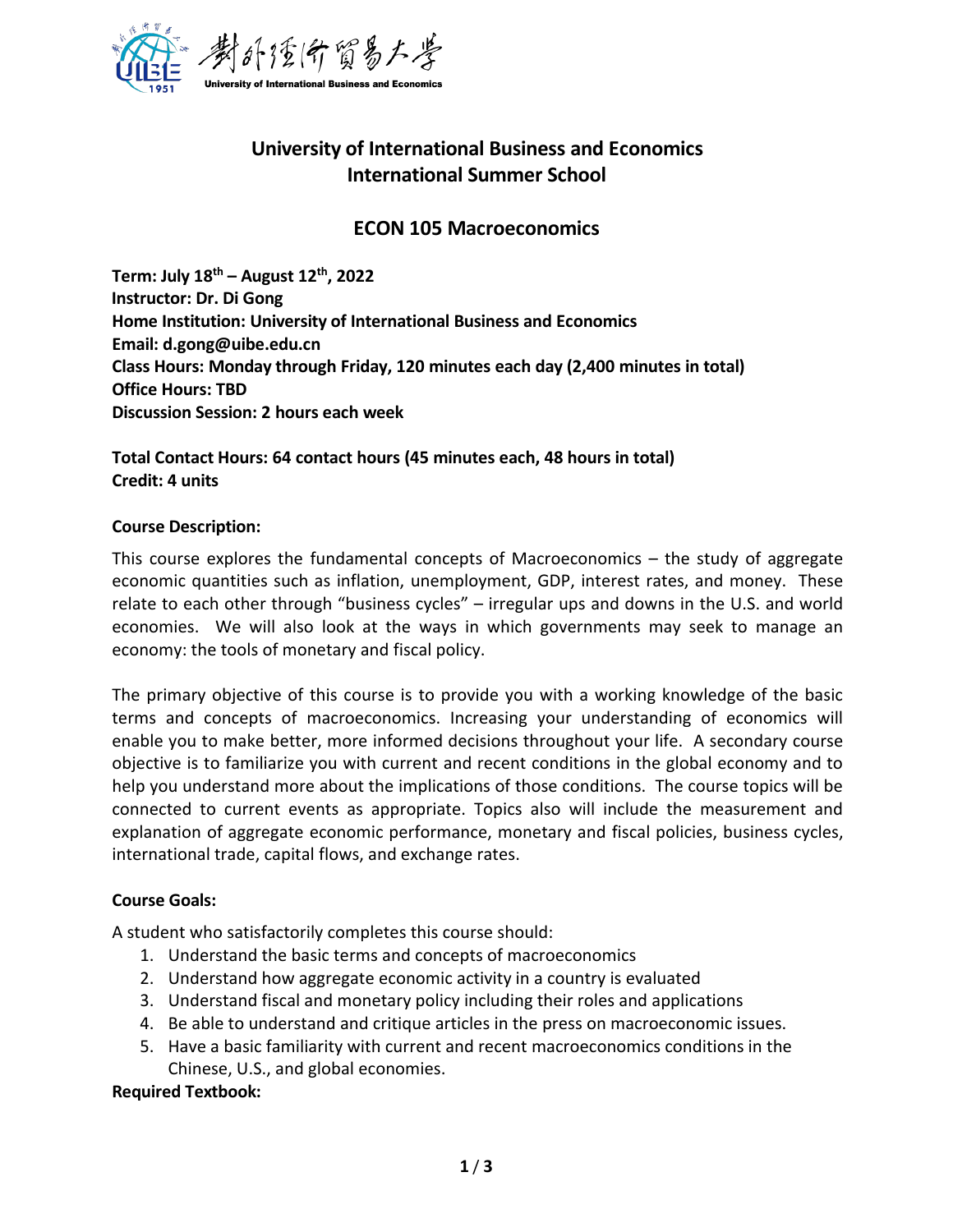

Macro part of the Principles of Economics, Seventh Edition, by N. Gregory Mankiw. Any recent edition will be sufficient for the course; there is little change in the core material between editions.

## **Grading Policy:**

Grades for this course will be based on the following:

- 20% Quiz
- 50% Final exam
- 20% Homework Assignments
- 10% Classroom engagement (attendance, attention, participation in discussions, etc.)

## **Grading Scale:**

Grades will be determined on a relative scale with the average score being the border between a B and a B-. Details will be discussed in class.

|    | 90-100 |    | 72-74    |
|----|--------|----|----------|
| А- | 85-89  |    | 68-71    |
| B+ | 82-84  | L- | 64-67    |
|    | 78-81  | ш  | 60-63    |
| В- | 75-77  |    | below 60 |

#### **Class Rules:**

Students are expected to:

- Attend all classes and be responsible for all material covered in class and otherwise assigned. Any unexcused absence may impact a student's grade.
- **Complete the day's required reading and assignments before class.**
- Review the previous day's notes before class; make notes about questions you have about the previous class or the day's reading.
- DO NOT text, phone or engage in computer activities unrelated to class during class time
- **Participate in class discussions and complete required written work on time.**

## **Attendance Policy:**

Attendance will be recorded. Occasionally, due to illness or other unavoidable circumstance, a student may need to miss a class. Any unexcused absence may impact on the student's grade. Moreover, UIBE policy is that a student who has missed more than one-third of a course will fail the course.

## **Tentative Course Schedule:**

The planned schedule below may be modified to suit the interests or abilities of the enrolled students or to take advantage of special opportunities or events that may arise during the term.

| Dates | <b>Topic</b> | <b>Readings</b> |
|-------|--------------|-----------------|
|-------|--------------|-----------------|